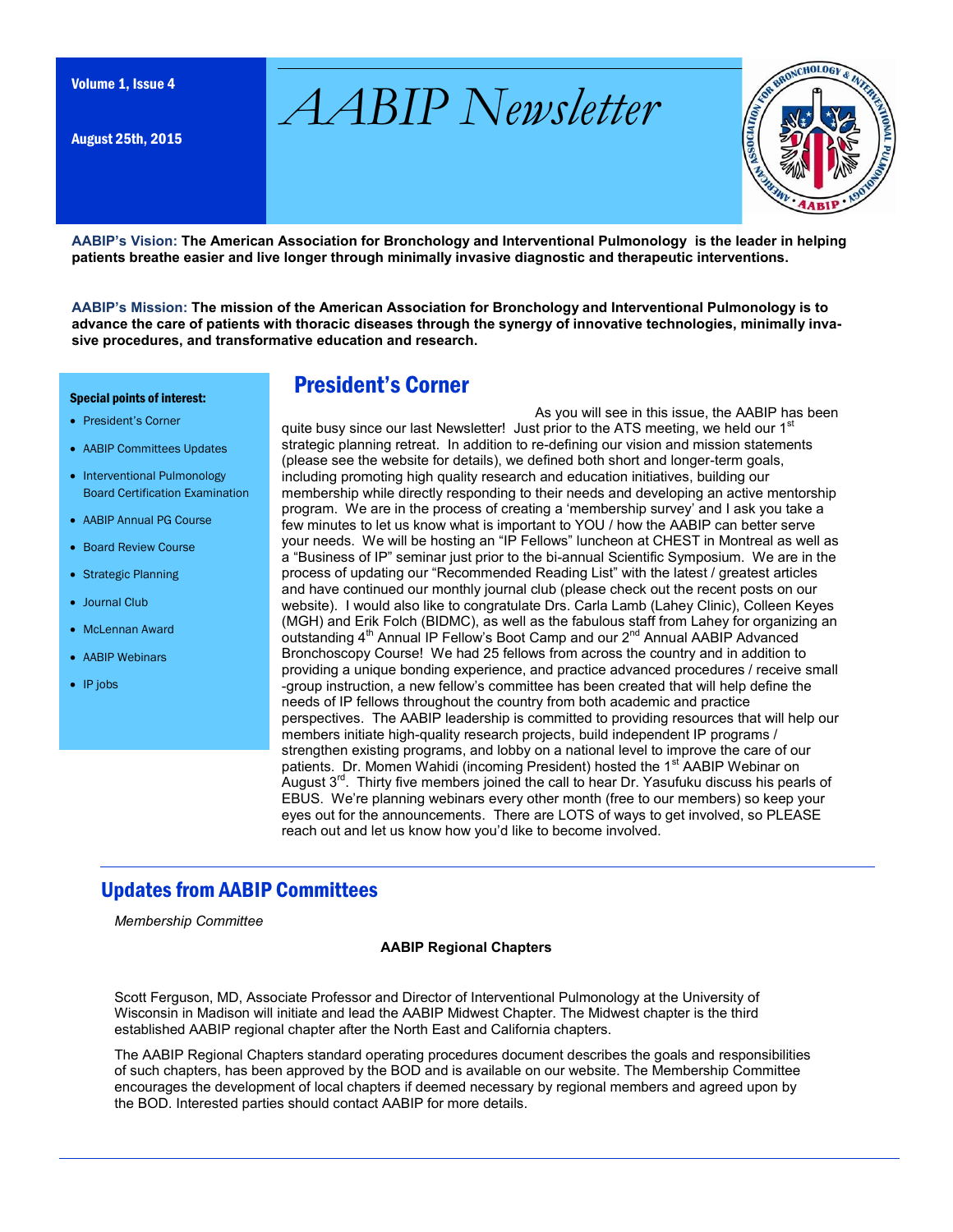### **The American Association for Bronchology and Interventional Pulmonology**

### **2015-2016 Research Award Recipient**

The American Association for Bronchology and Interventional Pulmonology is pleased to announce the winner of the 4th AABIP Research Award: Dr. Balaji Laxmanan of University of Chicago. Dr. Laxmanan is the current Interventional Pulmonology Fellow at the University of Chicago. His project entitled **"Predictors of pleurodesis in patients treated with tunneled pleural catheters"** aims to develop a model to predict the development of spontaneous pleurodesis in patients with malignant pleural effusions who are treated with an indwelling tunneled pleural catheter (TPC). The objective of his study is to elucidate the cellular and biochemical changes that occur in the pleural fluid with repeated drainage via a TPC.

AABIP reminds the research awardees that conditions of this award include:

- A mandatory quarterly communication with the research committee about the progress of the project
- A Mandatory update presentation about the project at the AABIP Research Symposium
- The AABIP kindly requests publication of the final manuscript in the Journal if Bronchology and Interventional Pulmonology

### **Interventional Pulmonology Board Certification Examination**

Applications for 2015 are still being accepted

Application period: **Now thru August 28th 2015, 5 p.m. EST**

For full eligibility requirements and instructions:

#### **Direct Link**

[http://aabronchology.org/2015/06/06/2015](http://aabronchology.org/2015/06/06/2015-board-certification-examination-application-is-now-open/)-boardcertification-[examination](http://aabronchology.org/2015/06/06/2015-board-certification-examination-application-is-now-open/)-application-is-now-open/

The AABIP Board Examination will take place on **December 4th, 2015**. Testing details will be sent directly to eligible applicants via email.

*Nominating Committee*

### **Announcing newly elected members of the AABIP Board of Directors**

The Nominating Committee serves to solicit and facilitate the election process of new additions to the AABIP Board of Directors and Executive Board.

The committee just recently completed the task of assisting in the process of the current Board of Directors election. Four outstanding candidates were selected by the general membership through voting electronically on the AABIP website. It gives us great pleasure to announce the newly elected members of our Board of Directors:

Rabih Bechara

Erik Folch

David Hsia

Otis Rickman

We congratulate the new BOD members and thank our members for casting their votes

### *AABIP Annual Post Graduate Course in Montreal, October 24th, 2015*

This year's program emphasizes on the current role of the interventional chest physicians in caring for patients with obstructive lung disease.

This one-day curriculum also incorporates the following learner-centric elements:

- *Hands-on experience* including mediastinal anatomy pertinent to lung cancer staging, EBUS -TBNA specimen acquisition, navigation bronchoscopy for peripheral lung nodules, rigid bronchoscopy and stents for central airway obstruction and tunneled pleural catheters for malignant pleural effusions
- *Hands on experience* on topics pertinent to peripheral airway obstruction including intrabronchial valves placement for emphysema and bronchial thermoplasty for asthma
- *Team approach* to specific clinical problems. This is performed through small case based interactive group discussions. These exercises provide learners with a framework for "thinkingthrough" a patient-based clinical scenario.
- *Learner-centric design:* two –three expert faculty will be present at each station with approximately 5 learners/ station. This design assures that participants have sufficient hands on experience and interaction with faculty to address their needs.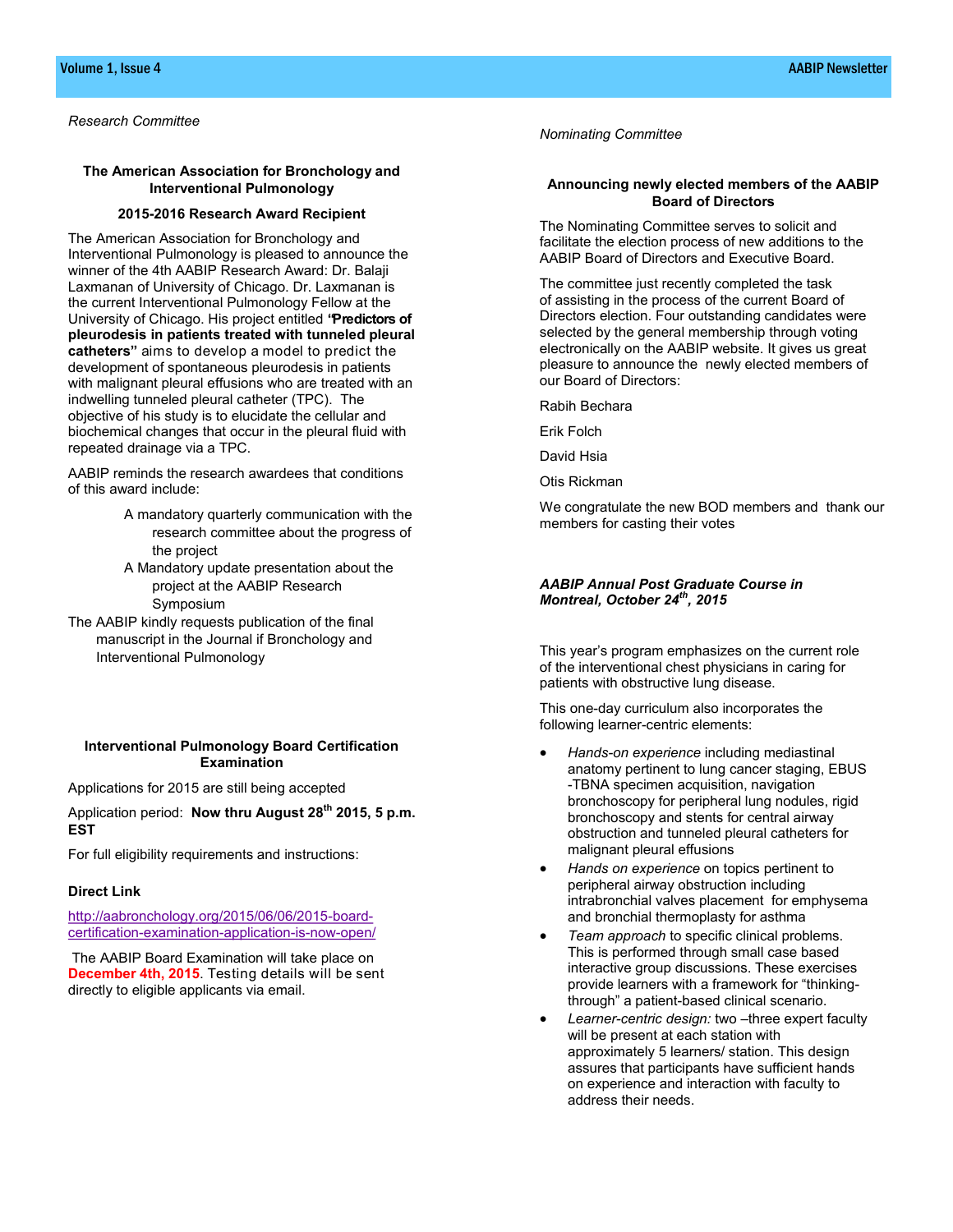## **Update in Interventional Pulmonology and Board Review Course**

The **"**Update in Interventional Pulmonology and Board Review Course," will be held on Friday, October 23rd, 2015 at the Centre de Recherché du Centre Hospitalier de l'Université de Montréal (Montréal, Canada). This Board Review course will provide a high-level overview of topics within the field for those intending to take the Board Examination later this year. The course is also intended for those seeking to expand their knowledge in

interventional pulmonology. This year's format will use a case-based approach to cover contemporary issues within Interventional Pulmonology.

Click link below to see complete listing of topics and faculty, as well as registration instructions:

#### [http://](http://aabronchology.org/2015/07/12/update-in-interventional-pulmonology-and-board-review-course/)

[aabronchology.org/2015/07/12/](http://aabronchology.org/2015/07/12/update-in-interventional-pulmonology-and-board-review-course/) update-in-[interventional](http://aabronchology.org/2015/07/12/update-in-interventional-pulmonology-and-board-review-course/)[pulmonology](http://aabronchology.org/2015/07/12/update-in-interventional-pulmonology-and-board-review-course/)-and-board-review-

# **Journal Club**

The Journal Club series started January 2015. We have been doing this quarterly but there is increasing interest from fellows to post these essays on a more frequent basis. The website lends itself to discussion by posting comments, much like any other blog. We encourage our members to comment on these topics and initiate discussions, which may be relevant to our practice as interventional pulmonologists. We hope that the Journal Club article provides questions and discussion points to stimulate discussions in which participants can evaluate new research and its applicability to IP practice.

The Journal Club can be found on the website at:

[http://aabronchology.org/category/](http://aabronchology.org/category/education/journal-club/) [education/journal](http://aabronchology.org/category/education/journal-club/)-club/. It can also be found under the navigation bar Education =>Journal Club. The fellows writing theses essays can use a style suggested in the previous issue of the Newsletter issues or use established journal club styles such as those available at: [http://](http://www.wikijournalclub.org/wiki/WikiJournalClub:Usable_articles#Pulmonology)

[www.wikijournalclub.org/wiki/](http://www.wikijournalclub.org/wiki/WikiJournalClub:Usable_articles#Pulmonology) [WikiJournalClub:Usable\\_articles#Pulmo](http://www.wikijournalclub.org/wiki/WikiJournalClub:Usable_articles#Pulmonology) [nology.](http://www.wikijournalclub.org/wiki/WikiJournalClub:Usable_articles#Pulmonology)



*"*"Good judgement is the result of experience and experience the result of bad judgement."

Mark Twain (1835-1910)

### McLennan Award

For the past four years, the AABIP has awarded the Geoffrey McLennan Memorial Award for Advances in Interventional Pulmonology.

Nominations for the 2015 award have been completed.

The 2015 recipient is Dr . Roberto Casal, Assistant Professor of Medicine and Director of Interventional Pulmonology Program at Baylor College of Medicine. Dr Casal will be officially recognized at the AABIP annual meeting in Montreal.

# **STATEGIC PLANNING 2016-2020**

The American Association for Bronchology and Interventional Pulmonology (AABIP) has seen many changes in its marketplace and decided to embark on a planning effort to address its future. AABIP sees continued opportunity in its strategic positioning as the leading bronchology and interventional pulmonology organization. In order to be well positioned for future changes in the field and in health care, AABIP aims to develop an ambitious, but achievable plan to guide its work for the next five years. More information on our the strategic goals for the next few years will soon be posted on our website.

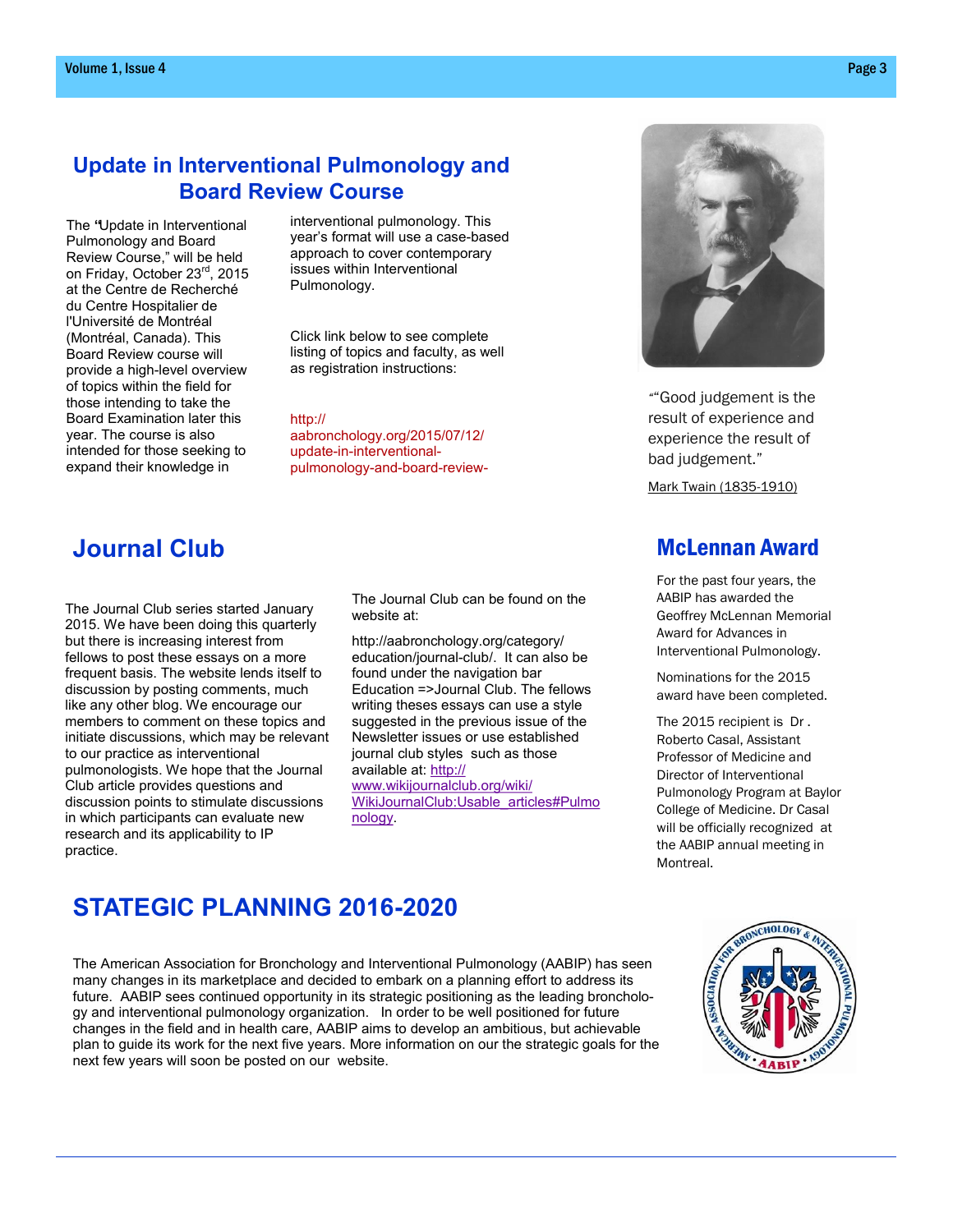### AABIP Webinars

The first AABIP webinar was tremendously successful! The 35 members who attended this webinar listened to a valuable presentation from Dr. Kazu Yasufuku. There was a great discussion from the audience. We thank Dr Yasufuku for volunteering his time and Mrs. Clare Bradford for helping arrange this first AABIP webinar!

The webinars are recorded and available to members free of charge on our website: Education-->Webinars <http://aabronchology.org/education/webinars/>

Dr. Momen Wahidi, who initiated this project, plans on organizing the webinars bimonthly and maybe monthly in the future. Future topics include:

Radial EBUS, Navigation Bronchoscopy, Bronchial Thermoplasty, Airway stenting, Ablative modalities in the airways

Tunneled pleural catheters

We invite our members to suggest other topics that may be relevant for interventional pulmonologists in US and abroad.

### Interventional Pulmonology Jobs

#### **Academic IP opportunities**

**Duke University School of Medicine** is seeking an interventional Pulmonologist to join our interventional pulmonology (IP) program. The selected individuals would join the **Division of Pulmonary and Critical Care Medicine,** ranked #5 in the nation, and will be actively involved in our interventional pulmonology team. Responsibilities will include outpatient interventional clinic, weekly bronchoscopy block coverage, rotations through the inpatient interventional pulmonology services and active involvement in the lung cancer-screening program. Successful candidates will be board certified/board eligible in pulmonary and critical care and received a one-year additional fellowship training in interventional pulmonology. Academic rank and salary will be commensurate with training and experience. Duke offers a full array of benefits including health, dental and life insurance; a generous retirement program; college tuition assistance for dependents; CME allowances; and relocation. Interested candidates should send a letter of interest along with CV to **[gina.brewer@duke.edu](mailto:gina.brewer@duke.edu)**

**The School of Medicine of the University of Colorado**, located in Aurora, Colorado is seeking an Interventional Pulmonologist to join our Faculty in the Division of Pulmonary Medicine. Responsibilities: We are seeking an individual to assume leadership responsibility in a multidisciplinary program, which includes advanced diagnostic and interventional bronchoscopy. The position will focus on expanding our clinical service, research and teaching efforts, working with collaborating physicians in Surgery, Radiology and Medical Oncology. The successful candidate will be appointed to the faculty in the Division of Pulmonary and Critical Care Medicine, Department of Medicine and will have an appointment in the University of Colorado/University Hospital Center for Lungs and Breathing (CLB). In addition to the provision of clinical care, responsibilities will include developing investigative opportunities and training of Pulmonary/CC fellows. The academic level of appointment will be dependent on credentials and experience. **Required Qualifications: MD, Board Certified in Internal Medicine and Pulmonary/Critical Care, and BC/BE in Interventional Pulmonology.** For details, please contact:

Todd M. Bull, MD, Professor of Medicine, Director, UCD Pulmonary Vascular Disease Center Pulmonary Sciences & Critical Care Medicine and Cardiology

Admin contact: Leigh Kerwin [leigh.kerwin@ucdenver.edu](mailto:leigh.kerwin@ucdenver.edu)

**The Department of Medicine's Section of Pulmonary & Critical Care Medicine at The University of Chicago** is seeking a full time faculty member at the Assistant Professor level to grow an Interventional Pulmonology program. Qualified applicants must be board-certified pulmonary and critical care physicians with experience in advanced interventional bronchoscopy, pleural, and airway techniques. These would include, but are not limited to: Rigid bronchoscopy, pleuroscopy, percutaneous tracheostomy, EBUS, navigational bronchoscopy, and airway stents. The successful candidate will have experience in all these techniques and will develop an interventional pulmonary fellowship. Compensation is dependent on qualifications and includes a generous package of fringe benefits.

Qualified applicants must apply online at the University of Chicago academic career opportunities site: academiccareers.uchicago.edu by uploading a cover memo and a current CV with bibliography that includes the full contact information of at least three scholars from whom letters of support will be requested by the Section Chief. Review of applications will commence in September of 2015 and continue until the position is filled. For questions please contact Elneda Boyd at: [eboyd@medicine.bsd.uchicago.edu](mailto:eboyd@medicine.bsd.uchicago.edu)